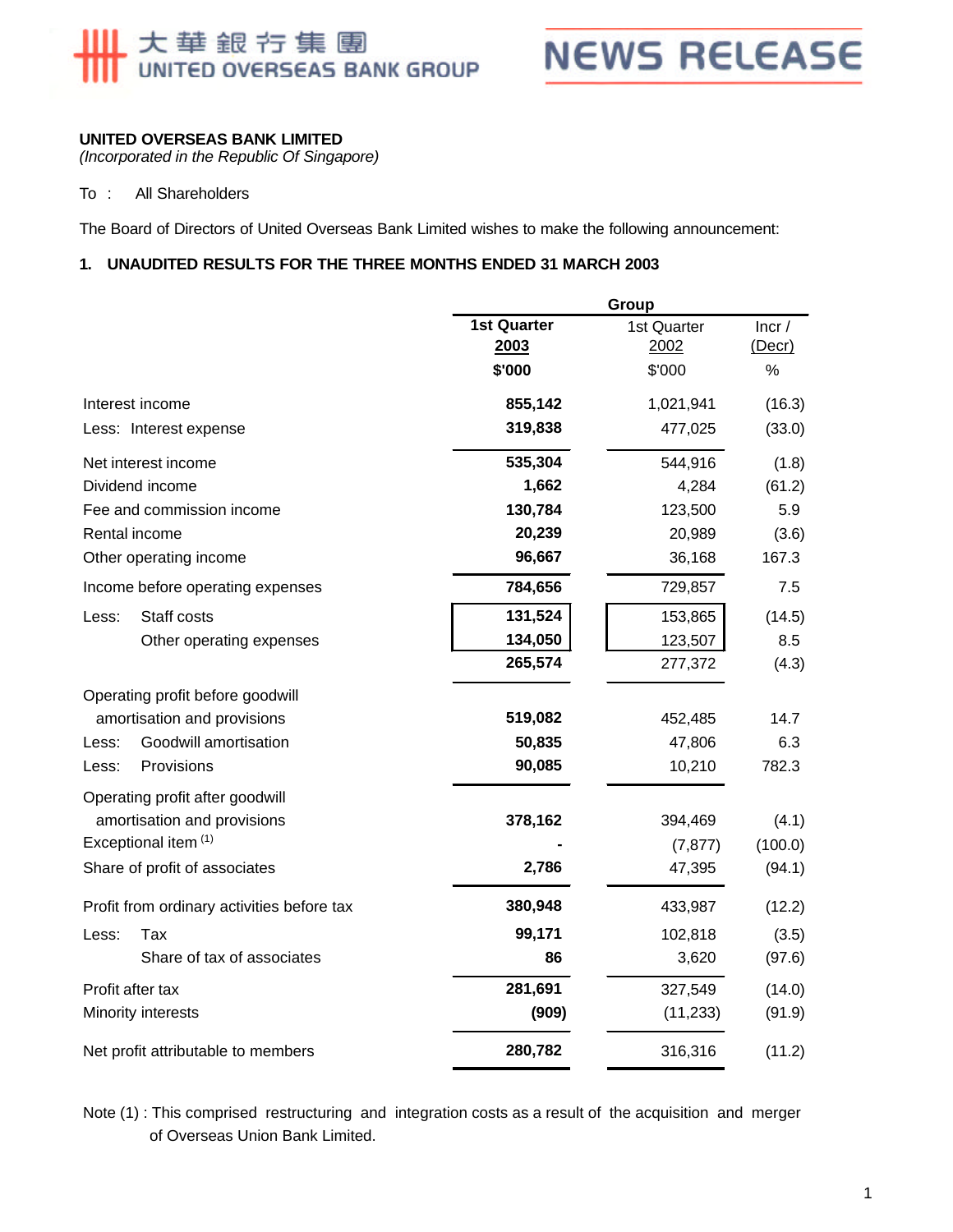## 大華銀行集團 UNITED OVERSEAS BANK GROUP



#### **UNITED OVERSEAS BANK LIMITED**

*(Incorporated in the Republic Of Singapore)*

#### **2. SELECTED BALANCE SHEET DATA**

|     |                                                                                                                  | Group       |             | <b>Bank</b>     |                    |            |                 |
|-----|------------------------------------------------------------------------------------------------------------------|-------------|-------------|-----------------|--------------------|------------|-----------------|
|     |                                                                                                                  | 31-Mar-03   | 31-Mar-02   | Incr/<br>(Decr) | 31-Mar-03 $^{(2)}$ | 31-Mar-02  | Incr/<br>(Decr) |
|     |                                                                                                                  | \$'000      | \$'000      | %               | \$'000             | \$'000     | %               |
| (a) | Assets                                                                                                           |             |             |                 |                    |            |                 |
|     | <b>Total assets</b>                                                                                              | 107,419,953 | 110,327,859 | (2.6)           | 92,120,797         | 91,503,837 | 0.7             |
|     | Loans and advances including                                                                                     |             |             |                 |                    |            |                 |
|     | trade bills (non-bank customers)                                                                                 | 59,193,325  | 59,459,619  | (0.4)           | 49,678,618         | 47,582,754 | 4.4             |
| (b) | Liabilities                                                                                                      |             |             |                 |                    |            |                 |
|     | Deposits (non-bank customers)                                                                                    | 65,830,160  | 69,834,823  | (5.7)           | 55,411,289         | 55,900,632 | (0.9)           |
|     | Total deposits including                                                                                         |             |             |                 |                    |            |                 |
|     | bankers' deposits                                                                                                | 87,397,593  | 90,069,378  | (3.0)           | 75,458,441         | 74,436,576 | 1.4             |
|     | Subordinated debts (unsecured)                                                                                   |             |             |                 |                    |            |                 |
|     | due after one year<br>$\blacksquare$                                                                             | 1,294,560   | 2,797,956   | (53.7)          | 1,294,560          | 2,797,956  | (53.7)          |
|     | Other debts issued                                                                                               |             |             |                 |                    |            |                 |
|     | due within one year (secured) $(3)$<br>$\overline{\phantom{0}}$                                                  | 964,625     | 518,058     | 86.2            |                    |            |                 |
|     | due after one year (unsecured)                                                                                   | 124,741     |             |                 | 124,741            |            |                 |
| (c) | Capital and reserves                                                                                             |             |             |                 |                    |            |                 |
|     | Issued and paid-up capital                                                                                       | 1,571,603   | 1,571,447   |                 | 1,571,603          | 1,571,447  |                 |
|     | Total shareholders' funds                                                                                        | 12,952,160  | 12,779,895  | 1.3             | 11,522,053         | 10,796,170 | 6.7             |
| (d) | Net asset value per ordinary<br>share based on issued share<br>capital as at end of the financial<br>period (\$) |             |             |                 |                    |            |                 |
|     |                                                                                                                  | 8.24        | 8.13        | 1.4             | 7.33               | 6.87       | 6.7             |

Note (2) Industrial & Commercial Bank Limited was merged into the Bank on 28 August 2002. Hence, the balances as at 31 March 2003 reflect those of the merged entity.

Note (3) These debts are issued by the special purpose entity ("SPE"), Archer 1 Limited, and secured by a first floating charge in favour of the trustees on all assets of the SPE.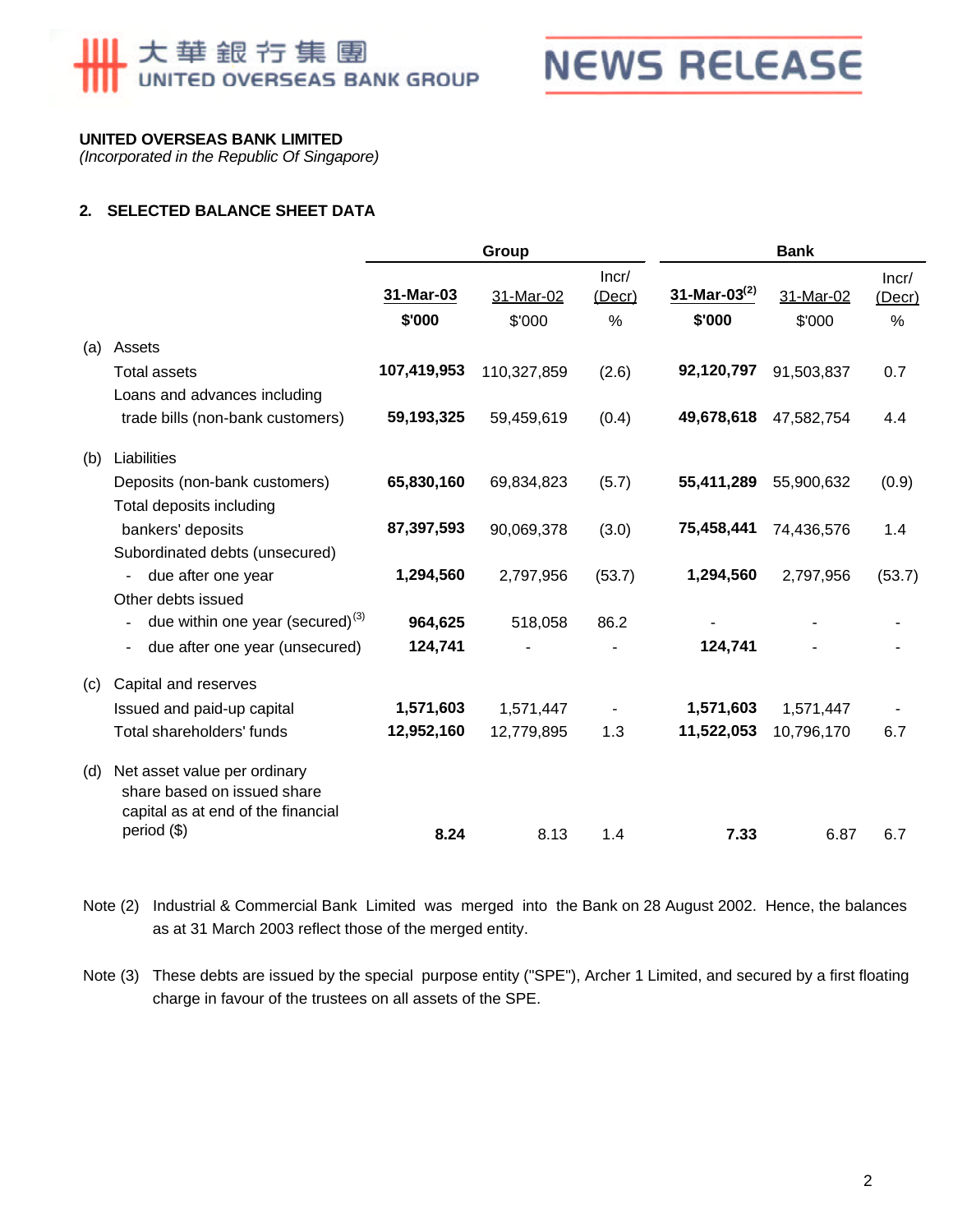## 大華銀行集團 UNITED OVERSEAS BANK GROUP



#### **UNITED OVERSEAS BANK LIMITED**

*(Incorporated in the Republic Of Singapore)*

#### **3. OTHER INFORMATION**

|     |                                                                                                                                                             | Group                                |                               |                  |
|-----|-------------------------------------------------------------------------------------------------------------------------------------------------------------|--------------------------------------|-------------------------------|------------------|
|     |                                                                                                                                                             | <b>1st Quarter</b><br>2003<br>\$'000 | 1st Quarter<br>2002<br>\$'000 | Incr/(Decr)<br>% |
| (a) | Depreciation                                                                                                                                                | 25,733                               | 33,317                        | (22.8)           |
| (b) | Annualised net profit as a percentage<br>of average total shareholders' funds (%)<br>- including goodwill amortisation<br>- excluding goodwill amortisation | 8.8<br>10.4                          | 9.8<br>11.3                   | (10.2)<br>(8.0)  |
| (c) | Annualised earnings per share (cents)<br>- Basic<br>- Fully diluted                                                                                         | 71.5<br>71.5                         | 80.5<br>80.5                  | (11.2)<br>(11.2) |

(d) The same accounting policies and methods of computation have been followed in the financial statements for the quarter ended 31 March 2003 as compared to the audited financial statements for the year ended 31 December 2002.

(e) Details of new shares of the Bank are as follows:-

| Particulars of Issue                                     | No. of new shares<br>issued between<br>1-Jan-03 and<br>31-Mar-03 |              | No. of new shares<br>that would have been issued<br>upon the exercise of all<br>outstanding options |  |
|----------------------------------------------------------|------------------------------------------------------------------|--------------|-----------------------------------------------------------------------------------------------------|--|
|                                                          |                                                                  | At 31-Mar-03 | At 31-Dec-02                                                                                        |  |
| <b>Exercise of UOB Executive</b><br><b>Share Options</b> | Nil                                                              | 2.400.000    | 2.400.000                                                                                           |  |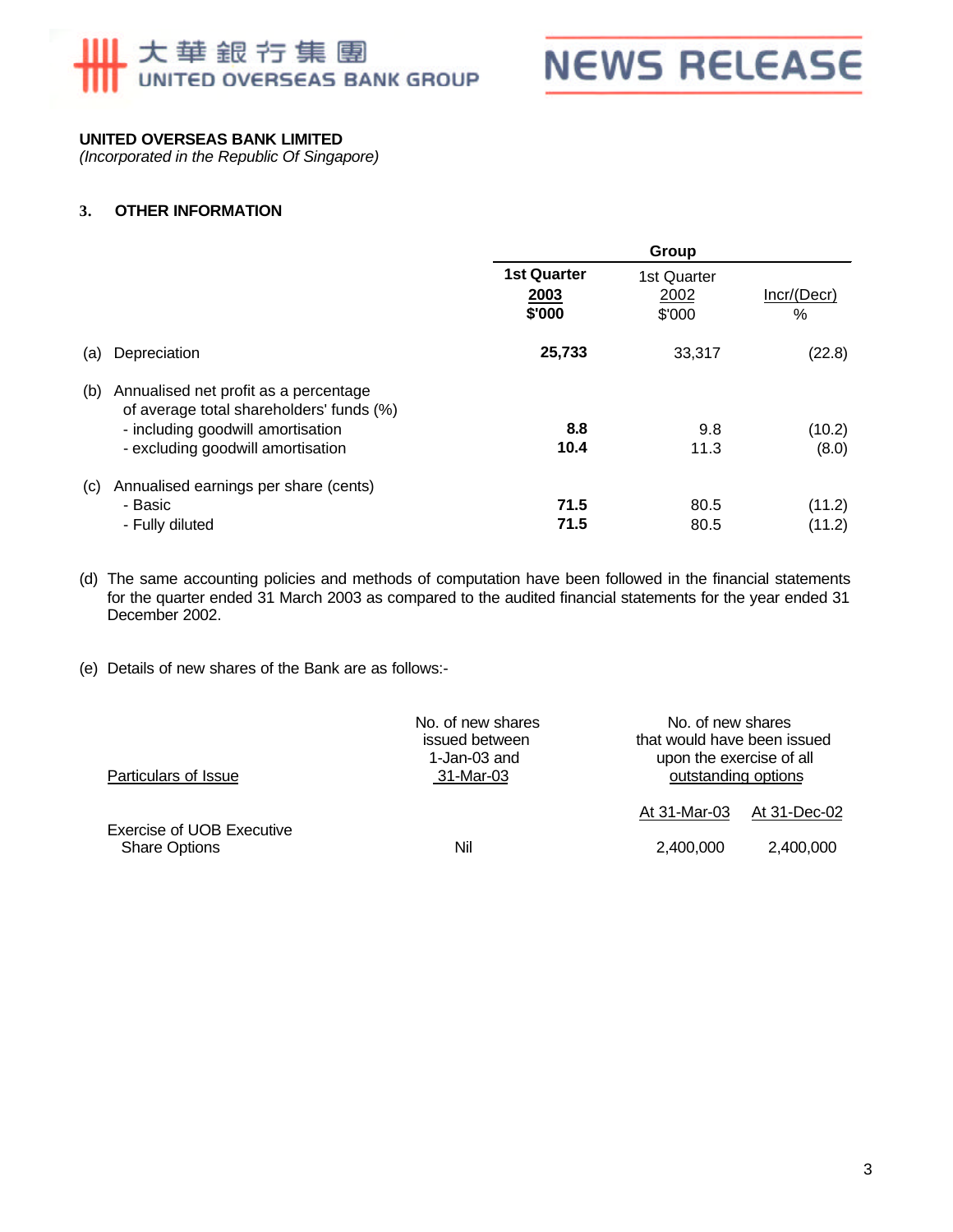## 大華銀行集團 UNITED OVERSEAS BANK GROUP

## **NEWS RELEASE**

#### **UNITED OVERSEAS BANK LIMITED**

*(Incorporated in the Republic Of Singapore)*

#### **4. REVIEW OF PERFORMANCE**

The financial statements are prepared in accordance with Financial Reporting Standards and are expressed in Singapore dollars.

- (a) The Group registered a net profit after tax of \$281 million for the first quarter ended 31 March 2003 ("1Q 03"). The decrease in net profit of 11.2% as compared to the first quarter of 2002 ("1Q 02") was mainly due to higher provisions and lower share of profit of associates, partially offset by higher other operating income.
- (b) The Group's operating profit, before goodwill amortisation and provisions, increased by 14.7% over 1Q 02 to \$519 million in 1Q 03.

The Group's operating income grew by 7.5% from \$730 million in 1Q 02 to \$785 million in 1Q 03. The growth was largely contributed by higher other operating income resulted from higher profit on foreign exchange and higher gains on sale of government securities, as well as higher fee and commission income mainly from investment-related and loan-related activities. These were partially offset by lower net interest income mainly due to lower contributions from inter-bank money market activities as a result of the low and flat interest rate environment.

Group operating expenses comprising staff and other operating expenses decreased by 4.3% from \$277 million in 1Q 02 to \$266 million. Staff expenses decreased by 14.5% to \$132 million mainly due to the reduction in headcount as a result of streamlining initiatives and the integration of operations, while other operating expenses increased by 8.5% to \$134 million mainly to support increased advertising and promotion activities and IT-related maintenance. These were partially offset by lower depreciation of fixed assets and lower rental expenses. Consequently, the expense-to-income ratio declined from 38.0% in 1Q 02 to 33.8% in 1Q 03.

- (c) The increase in provision charge from \$10 million in 1Q 02 to \$90 million in 1Q 03 was mainly due to higher specific provision for loans necessitated by the difficult and uncertain economic conditions, as well as lower collateral value in a lacklustre property market. In addition, provision was also made for investments and restructured debts as against a write-back in the same period last year.
- (d) Share of profit of associates (before tax) dropped by 94.1% to \$3 million, mainly due to a one-time exceptional gain recorded by United Overseas Land Limited arising from the sale of Tiong Bahru Plaza retail mall in 1Q 02.
- (e) The Group's net loans and advances decreased marginally by 0.4% to \$59,193 million as at the end of 1Q 03 from \$59,460 million as at the end of 1Q 02. Group non-performing loans ("NPLs") fell by \$353 million or 5.9% to \$5,669 million as at the end of 1Q 03 as compared to \$6,022 million a year ago. Correspondingly, Group NPLs (excluding debt securities) as a percentage of gross customer loans decreased by 0.6% point to 8.9% as at the end of 1Q 03. Of the total Group NPLs of \$5,669 million, \$3,044 million or 53.7% were secured by collateral, and \$3,615 million or 63.8% were in the Substandard category.
- (f) Total cumulative specific and general provisions for the Group increased by \$146 million or 4.3%, from \$3,385 million as at the end of 1Q 02 to \$3,531 million as at the end of 1Q 03. General provision was \$1,427 million or 40.4% of total cumulative provisions. The total cumulative provisions provided 62.3% coverage against Group NPLs, an increase of 6.1% points over the 56.2% as at the end of 1Q 02. For NPLs classified as Doubtful and Loss, the provision coverage stood at 171.9% as at the end of 1Q 03 as against 176.9% a year ago.